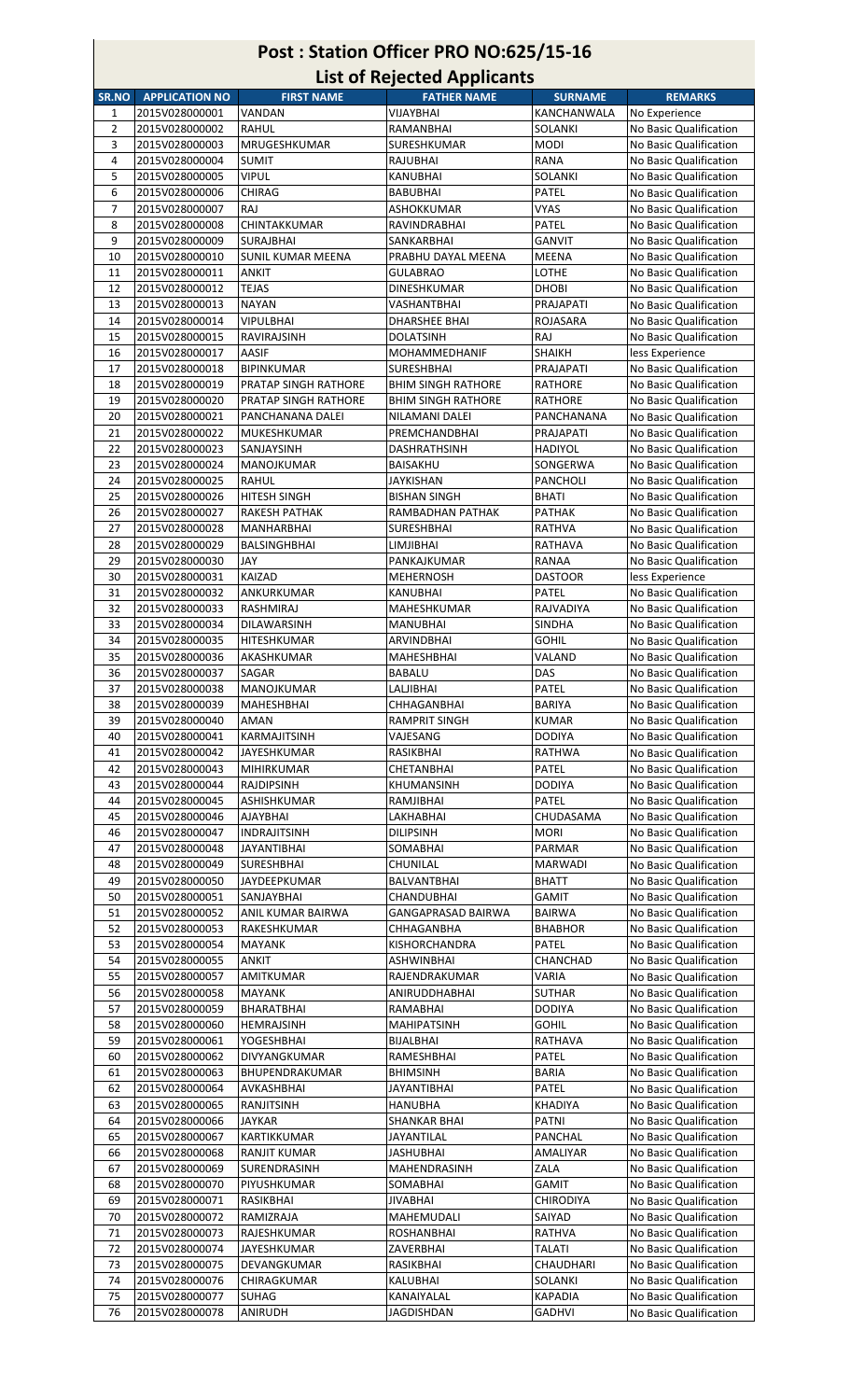| Post: Station Officer PRO NO:625/15-16<br><b>List of Rejected Applicants</b> |                                         |                                       |                                      |                                 |                                                  |  |  |
|------------------------------------------------------------------------------|-----------------------------------------|---------------------------------------|--------------------------------------|---------------------------------|--------------------------------------------------|--|--|
|                                                                              |                                         |                                       |                                      |                                 |                                                  |  |  |
| SR.NO<br>77                                                                  | <b>APPLICATION NO</b><br>2015V028000079 | <b>FIRST NAME</b><br>SANJAYKUMAR      | <b>FATHER NAME</b><br><b>UKABHAI</b> | <b>SURNAME</b><br><b>RATHOD</b> | <b>REMARKS</b><br>No Basic Qualification         |  |  |
| 78                                                                           | 2015V028000080                          | <b>HARISINH</b>                       | <b>BAHADURSINH</b>                   | <b>PUVAR</b>                    | No Basic Qualification                           |  |  |
| 79                                                                           | 2015V028000081                          | AMITKUMAR                             | RAJENDRAKUMAR                        | VARIA                           | No Basic Qualification                           |  |  |
| 80                                                                           | 2015V028000082                          | <b>HARISH KUMAR</b>                   | VILASBHAI                            | CHAUDHARY                       | No Basic Qualification                           |  |  |
| 81                                                                           | 2015V028000084                          | MILANKUMAR                            | PRAVINBHAI                           | <b>PATEL</b>                    | No Basic Qualification                           |  |  |
| 82                                                                           | 2015V028000085                          | NEHALSING                             | SHANKARSING                          | THAKOR                          | No Basic Qualification                           |  |  |
| 83                                                                           | 2015V028000086                          | <b>SUNDEEP</b>                        | ARVIND                               | DEORE                           | No Basic Qualification                           |  |  |
| 84<br>85                                                                     | 2015V028000087<br>2015V028000088        | <b>JIGAR</b><br>KETANKUMAR            | <b>MUKESHBHAI</b><br>RAMESHBHAI      | <b>POKAR</b><br><b>PATEL</b>    | No Basic Qualification<br>No Basic Qualification |  |  |
| 86                                                                           | 2015V028000089                          | <b>GHANSHYAMBHAI</b>                  | VASATABHAI                           | JADA                            | No Basic Qualification                           |  |  |
| 87                                                                           | 2015V028000090                          | Vipul                                 | HAMIRBHAI                            | ZAMPADIYA                       | No Basic Qualification                           |  |  |
| 88                                                                           | 2015V028000091                          | <b>KIRAN</b>                          | YUVRAJ                               | <b>MAHALE</b>                   | No Basic Qualification                           |  |  |
| 89                                                                           | 2015V028000092                          | <b>KIRAN</b>                          | YUVRAJ                               | <b>MAHALE</b>                   | No Basic Qualification                           |  |  |
| 90                                                                           | 2015V028000093                          | YUVRAJSINH                            | <b>PRATAPSINH</b>                    | <b>GOHIL</b>                    | No Basic Qualification                           |  |  |
| 91                                                                           | 2015V028000094<br>2015V028000095        | <b>HITESH</b>                         | MAHESHBHAI<br><b>CHHATRASINH</b>     | KAKANIYA                        | No Basic Qualification                           |  |  |
| 92<br>93                                                                     | 2015V028000096                          | NILESHKUMAR<br>VIJAY                  | BHIKHA BHAI                          | MAKWANA<br>CHAVDA               | No Basic Qualification<br>No Basic Qualification |  |  |
| 94                                                                           | 2015V028000097                          | <b>SUJITKUMAR</b>                     | NURABHAI                             | <b>BHABHOR</b>                  | No Basic Qualification                           |  |  |
| 95                                                                           | 2015V028000098                          | <b>HARESHKUMAR</b>                    | LABHUBHAI                            | ZINZALA                         | No Basic Qualification                           |  |  |
| 96                                                                           | 2015V028000099                          | ASHISHKUMAR                           | DASHRATHBHAI                         | RATHWA                          | No Basic Qualification                           |  |  |
| 97                                                                           | 2015V028000100                          | HARESHKUMAR                           | LABHUBHAI                            | ZINZALA                         | No Basic Qualification                           |  |  |
| 98                                                                           | 2015V028000101                          | SUNILBHAI                             | RAMESHBHAI                           | PARMAR                          | No Basic Qualification                           |  |  |
| 99                                                                           | 2015V028000102                          | DHARMENDRASINH                        | <b>MAHIPATSINH</b>                   | RAYJADA                         | No Basic Qualification                           |  |  |
| 100<br>101                                                                   | 2015V028000103<br>2015V028000104        | <b>SACHIN</b><br>ANIL                 | RAJESH BHAI<br><b>BHERULAL</b>       | THAKKAR<br>KARWADIYA            | No Basic Qualification<br>No Basic Qualification |  |  |
| 102                                                                          | 2015V028000105                          | <b>ROSHAN</b>                         | RAMESHBHAI                           | <b>KATARA</b>                   | No Basic Qualification                           |  |  |
| 103                                                                          | 2015V028000106                          | KIRANBHAI                             | <b>PURUSHOTTAMBHAI</b>               | <b>MAKWANA</b>                  | No Basic Qualification                           |  |  |
| 104                                                                          | 2015V028000107                          | <b>ARUN KUMAR</b>                     | <b>SANT RAM</b>                      | ARUN KUMAR                      | No Basic Qualification                           |  |  |
| 105                                                                          | 2015V028000108                          | RAHULKUMAR                            | CHANDUBHAI                           | PATEL                           | No Basic Qualification                           |  |  |
| 106                                                                          | 2015V028000109                          | VIJAY                                 | CHAMPAKLAL                           | PARGHI                          | No Basic Qualification                           |  |  |
| 107                                                                          | 2015V028000110                          | VISHWARAJSINH                         | RAJENDRASINH                         | CHAWDA                          | No Basic Qualification                           |  |  |
| 108<br>109                                                                   | 2015V028000111<br>2015V028000112        | <b>ARVATBHAI</b><br><b>VIJAYKUMAR</b> | DEVJIBHAI<br><b>BHAGUBHAI</b>        | <b>RATHVA</b><br><b>PATEL</b>   | No Basic Qualification<br>No Basic Qualification |  |  |
| 110                                                                          | 2015V028000113                          | KIRITKUMAR                            | KANTIBHAI                            | <b>DODIYA</b>                   | No Basic Qualification                           |  |  |
| 111                                                                          | 2015V028000114                          | BAGDISHBHAI                           | RAMESHBHAI                           | GANASAVA                        | No Basic Qualification                           |  |  |
| 112                                                                          | 2015V028000115                          | CHANDAPA KANJI                        | MASARIBHAI                           | CHANDAPA                        | No Basic Qualification                           |  |  |
| 113                                                                          | 2015V028000116                          | <b>SUCHIT</b>                         | SHARAD                               | PATIL                           | No Basic Qualification                           |  |  |
| 114                                                                          | 2015V028000117                          | <b>MEHUL</b>                          | BHARATBHAI                           | <b>GADHAVI</b>                  | No Basic Qualification                           |  |  |
| 115                                                                          | 2015V028000118<br>2015V028000119        | NIKULKUMAR<br><b>MILAN KUMAR</b>      | <b>DILIPBHAI</b><br>PRAVINBHAI       | SADHU<br>PATEL                  | No Basic Qualification                           |  |  |
| 116<br>117                                                                   | 2015V028000120                          | DIPAKKUMAR                            | SHYAMSINH                            | TOMAR                           | No Basic Qualification<br>No Basic Qualification |  |  |
| 118                                                                          | 2015V028000121                          | BHARGAVKUMAR                          | MOGHJIBHAI                           | KATARA                          | No Basic Qualification                           |  |  |
| 119                                                                          | 2015V028000122                          | HARISHBHAI                            | MAHESHBHAI                           | PATEL                           | No Basic Qualification                           |  |  |
| 120                                                                          | 2015V028000123                          | RAHUL                                 | RAJESHBHAI                           | SOLANKI                         | No Basic Qualification                           |  |  |
| 121                                                                          | 2015V028000124                          | DAXESH                                | VALLLABHABHAI                        | PATEL                           | No Basic Qualification                           |  |  |
| 122                                                                          | 2015V028000125                          | ROHIT                                 | DHIRUBHAI                            | KOLI                            | No Basic Qualification                           |  |  |
| 123<br>124                                                                   | 2015V028000126<br>2015V028000127        | <b>KRUTIKBHAI</b><br>RAHUL            | FATESINGBHAI<br>HIRAMAN              | CHAUDHARI<br><b>GURLE</b>       | No Basic Qualification<br>less Experience        |  |  |
| 125                                                                          | 2015V028000128                          | CHANDRASHEKHAR                        | HEERALAL                             | SONI                            | No Basic Qualification                           |  |  |
| 126                                                                          | 2015V028000129                          | <b>VIPUL</b>                          | GANPATSINH                           | PARMAR                          | No Basic Qualification                           |  |  |
| 127                                                                          | 2015V028000130                          | SHREYA                                | SHASHIKANT                           | <b>KADAN</b>                    | No Basic Qualification                           |  |  |
| 128                                                                          | 2015V028000131                          | VIJAYBHAI                             | RATANBHAI                            | GAYAKWAD                        | No Basic Qualification                           |  |  |
| 129                                                                          | 2015V028000132                          | HARPALSINH                            | JAMBHA                               | ZALA                            | No Basic Qualification                           |  |  |
| 130                                                                          | 2015V028000133                          | TEJASHKUMAR                           | NARENDRABHAI<br><b>SURESH SINGH</b>  | PATEL                           | No Basic Qualification                           |  |  |
| 131<br>132                                                                   | 2015V028000134<br>2015V028000135        | SONU<br>KIRANBHAI                     | RAMLALBHAI                           | RAJPUT<br><b>BHABHOR</b>        | No Basic Qualification<br>No Basic Qualification |  |  |
| 133                                                                          | 2015V028000136                          | AJAYBHAI                              | RAMANBHAI                            | SOLANKI                         | No Basic Qualification                           |  |  |
| 134                                                                          | 2015V028000137                          | <b>NITINBHAI</b>                      | RATILAL                              | PATEL                           | No Basic Qualification                           |  |  |
| 135                                                                          | 2015V028000138                          | NAVNEET                               | SATISH KUMAR KAUSHIK                 | KAUSHIK                         | No Basic Qualification                           |  |  |
| 136                                                                          | 2015V028000139                          | <b>MANOJ KUMAR</b>                    | KISHOR KUMAR                         | KUMAR                           | No Basic Qualification                           |  |  |
| 137                                                                          | 2015V028000140                          | RONAKKUMAR                            | NAVALSINH                            | PARMAR                          | No Basic Qualification                           |  |  |
| 138<br>139                                                                   | 2015V028000141<br>2015V028000142        | RAKESHKUMAR<br>MAHESHKUMAR            | <b>DHIRUBHAI</b><br>CHIMANBHAI       | PATEL<br>VARIA                  | No Basic Qualification<br>No Basic Qualification |  |  |
| 140                                                                          | 2015V028000143                          | PALAK                                 | VILESH                               | <b>CHOKSHI</b>                  | No Basic Qualification                           |  |  |
| 141                                                                          | 2015V028000144                          | <b>JITUBHAI</b>                       | <b>DHANAJBHAI</b>                    | BAGUL                           | No Basic Qualification                           |  |  |
| 142                                                                          | 2015V028000145                          | BHAVINKUMAR                           | VINODBHAI                            | CHAUDHARI                       | No Basic Qualification                           |  |  |
| 143                                                                          | 2015V028000146                          | FALGUNKUMAR                           | JITUBHAI                             | GADHAVI                         | No Basic Qualification                           |  |  |
| 144                                                                          | 2015V028000147                          | JIGNESHKUMAR                          | <b>HARIVADANBHAI</b>                 | RATHVA                          | No Basic Qualification                           |  |  |
| 145                                                                          | 2015V028000148                          | MAHENDRAKUMAR                         | ASHOKBHAI                            | CHAUDHARY                       | No Basic Qualification                           |  |  |
| 146<br>147                                                                   | 2015V028000149<br>2015V028000150        | <b>DIPEN</b><br>SHUBHAM               | YOGESHKUMAR<br>AMIRDAN               | <b>MEHTA</b><br>KHADIYA         | No Basic Qualification<br>No Basic Qualification |  |  |
| 148                                                                          | 2015V028000151                          | <b>DIGVIJAY</b>                       | <b>GAGUBHAI</b>                      | DHUMMAD                         | No Basic Qualification                           |  |  |
| 149                                                                          | 2015V028000152                          | KRUSHNADEEPSINH                       | <b>SUKHUBHA</b>                      | <b>JETHWA</b>                   | No Basic Qualification                           |  |  |
| 150                                                                          | 2015V028000153                          | ASHISHDAN                             | NATVARDAN                            | <b>GADHAVI</b>                  | No Basic Qualification                           |  |  |
| 151                                                                          | 2015V028000154                          | <b>ASHUTOSH GUPTA</b>                 | RAJKUMAR GUPTA                       | <b>GUPTA</b>                    | No Basic Qualification                           |  |  |
| 152                                                                          | 2015V028000155                          | MEHULKUMAR                            | KIRANBHAI                            | <b>MORABIYA</b>                 | No Basic Qualification                           |  |  |